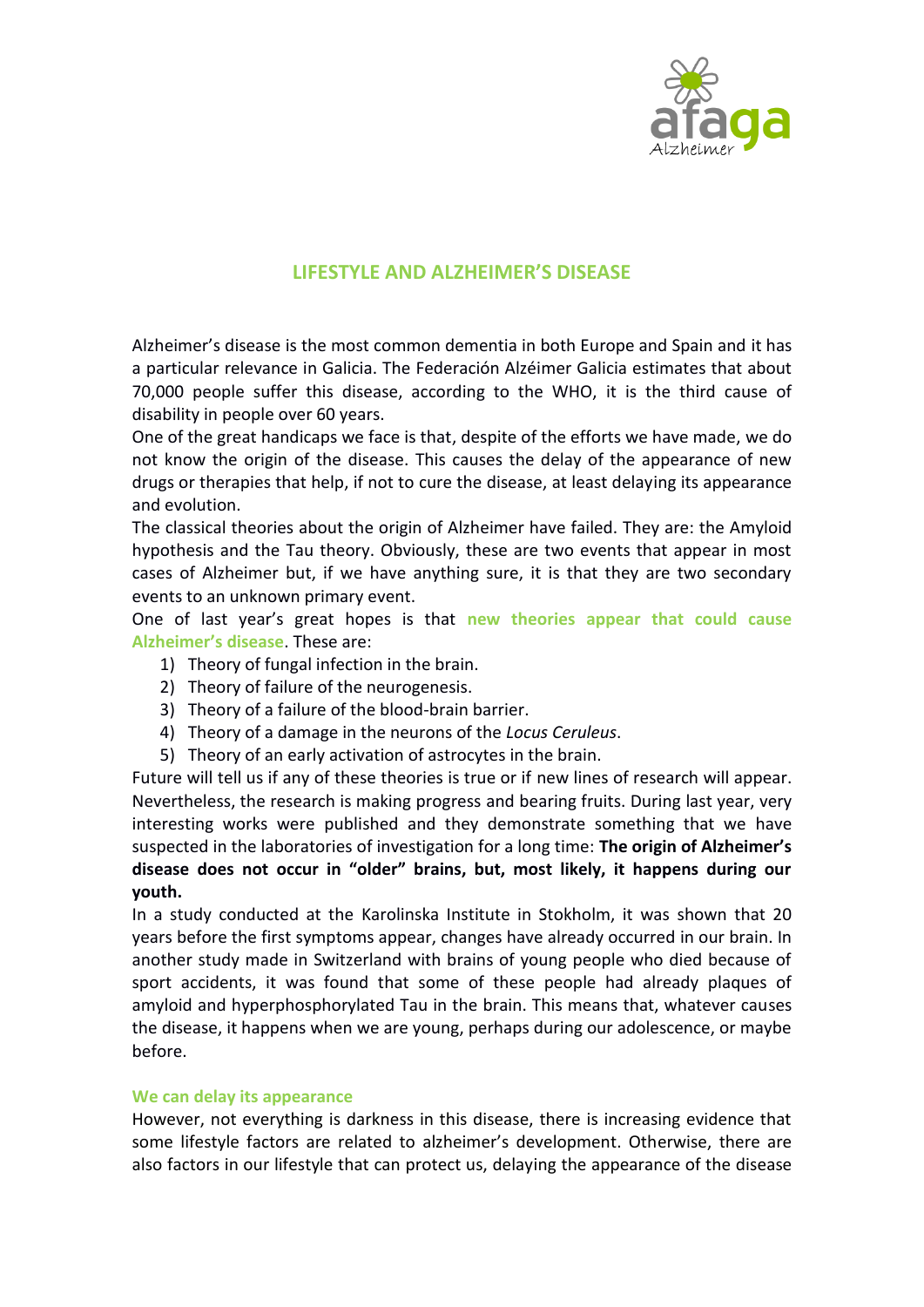

or even slow it progress. Many of them are potentially modifiable and include smoking, physical activity, education, social commitment, cognitive stimulation and diet. Modifying most of these factors has other health benefits as increasing the potential benefits by changing the individual's lifestyle.

An evidence about how changing the nutrition and physical activity can alter the development of the disease is that **the onset of the disease can be delayed for five to seven years by just changing the diet to healthy living habits, performing physical activity and maintaining a correct mental activity**. Although this does not seem much numerically speaking, actually, it is a lot. It means that, if a person begins to have the classic symptoms of the disease with 60-65 years old, it would be delayed to 65-70 years. Taking into account the high social and economic cost of the disease, especially in families, and that a person with Alzheimer would need three caregivers, these five years mean a lot.

In addition to the delay of the onset of the disease five years, if the person with Alzheimer succeeds in maintaining a correct physical, mental and nutritional activity, given that it is complicated, it would make the development of the disease slower. In the end, if we have the willpower to change these factors of our life, we would achieve something very important: growing old with quality.

## **What is meant by physical exercise?**

To explain the latest studies of how physical exercise can help protect our lives from this devastating disease, I want to clarify something very important that people ask, **what is physical activity?**

Many people believe that is practising a sport at a professional level or even at the amateur level in a serious way. This is a resounding NO. Practising sports is good for many reasons, but it is not doing physical activity. Performing physical activity is something simpler than this, and **EVERYBODY CAN DO IT**. It is walking 20-30 minutes every day a couple of days a week, dancing, swimming, doing gardening, carrying out organized activities like Taichi, aquatic gymnastics activities, etc.

If we try to answer this question, but in a very special and real case, such as what is physical activity in a person with dementia, we do not find consensus among the experts, because it depends on each patient. Many experts say that it is moderate exercise of 150 minutes a week, but in sessions of 10-15 minutes a day in the form of morning walks, seeing shops and doing gardening in the afternoon.

In both cases, there is something that is important to understand. Performing physical activity depends on each person, there are people who like walking, another love swimming, another gardening, another dancing, and another martial art. The important thing is that each one choose what they like. Overcoming this and launching ourselves to live and enjoy what life offers us is in our hands, and it is the difference between people who are suffering a disease and take it well and even consider it as a second choice to live and those who let themselves be carried away and ended up locked in their house and inside themselves for long years.

We have known for many years how physical activity is able to modulate our brain at a structural and molecular level. It is well known that performing exercise increases the